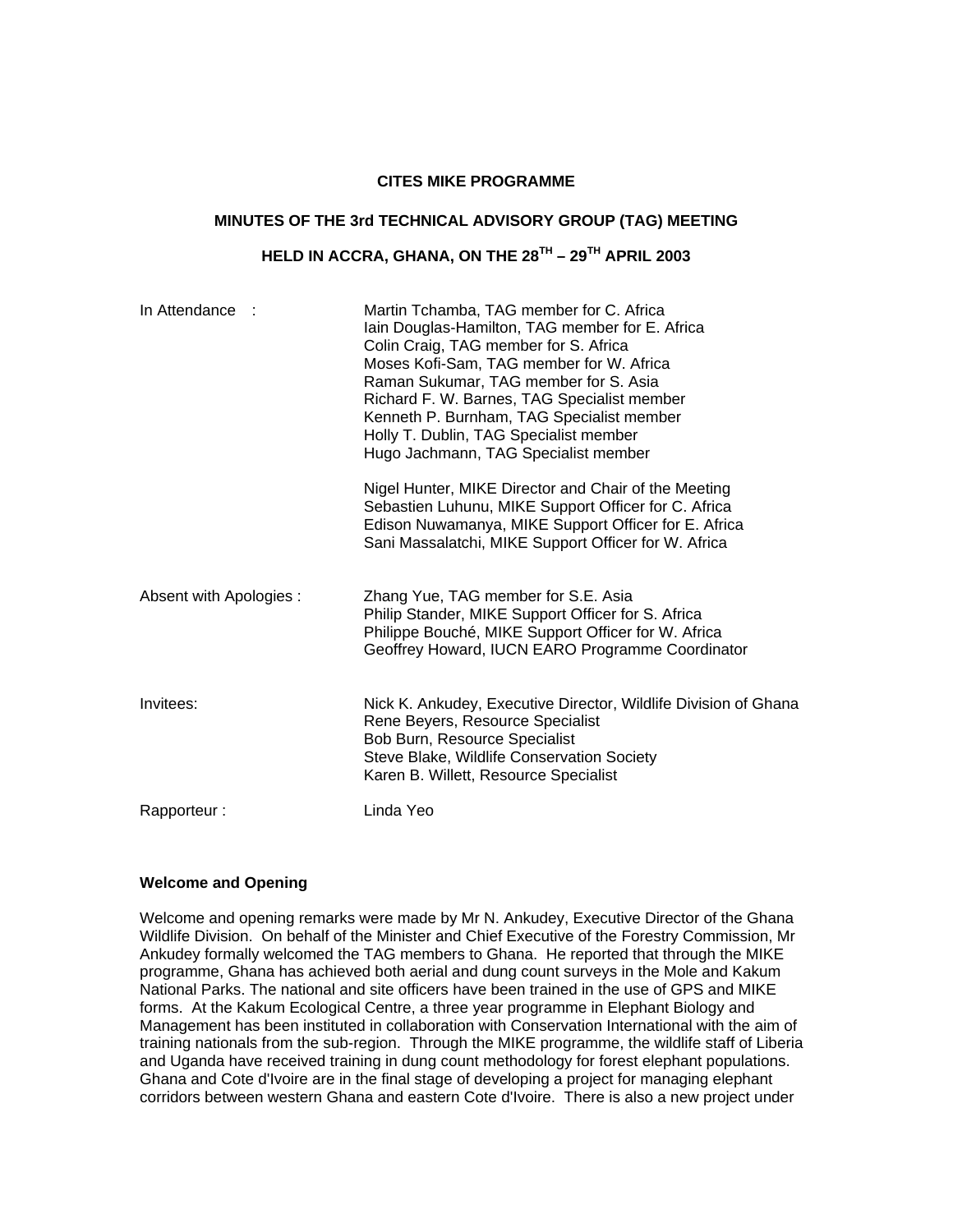the Ministry, the Northern Savanna Biodiversity Conservation Project (NSBCP), that would be managing the Sissili-Nazinga and the Red Volta - Po National Park elephant corridors between Ghana/Burkina Faso and Ghana/Togo. The NSBCP is to contribute to the conservation of elephants and their habitats in the Ghana portion of the Sisili-Nazinga-KTP-Red Volta corridor. He expressed gratitude to Dr Richard Barnes for undertaking the baseline surveys and spearheading the crop raiding programme in Kakum, and to Dr Holly Dublin for her part in formulating the Elephant Conservation Strategy in Ghana which had been developed with the financial and technical support from WWF International and IUCN African Elephant Specialist Group.

The Chair then introduced the TAG members and participants. He thanked the Ghana Wildlife Division, in particular the Executive Director and Moses Kofi-Sam, in facilitating the meeting and visa arrangements.

Apologies were given on behalf of Zhang Yue, Geoffrey Howard and the two MIKE Sub-regional officers (SSOs), Philip Stander and Philippe Bouché.

#### **Baseline Information for MIKE**

Before the first agenda item was tabled, the Chair reported to the meeting that in line with Decision 12.33 taken at CoP 12, the definitions for the baseline information for MIKE duly approved by the 49<sup>th</sup> meeting of the Standing Committee in Geneva on  $22 - 25$  April 2003. See Annex I.

#### **1. Minutes of the last meeting**

The Chair informed that no comments had been received on the draft minutes of the last meeting in response to a request for such comments. Therefore the minutes had been posted to the CITES MIKE website.

### **2. Matters Arising**

### **2.1 GPS Limitations**

The previously reported technical limitations of the Garmin E-trexes have now been overtaken by the new Garmin 72, a successor model to Garmin 12. The new Garmin 72 overcomes the operational limitations of the E-trexes vis-à-vis the protocols required in the LEM forms (i.e. the inability to set a time frequency for getting way points automatically on the track-log as well as the inability to record the time of each way-point log when downloaded).

The Director was requested to provide feedback to the TAG on the possibility that a programme be written to enable the waypoints to be downloaded directly and to facilitate the conversion of UTM readings to degrees and decimal minutes. [Action – Hunter, Beyers]

The Director reported that there was a recent donation of 55 units of Garmin 72 with PC interface cables by the International Elephant Foundation. It is hoped that a further 110 GPS units could be sourced to fulfill the aim of having 5 GPS units per site within Africa.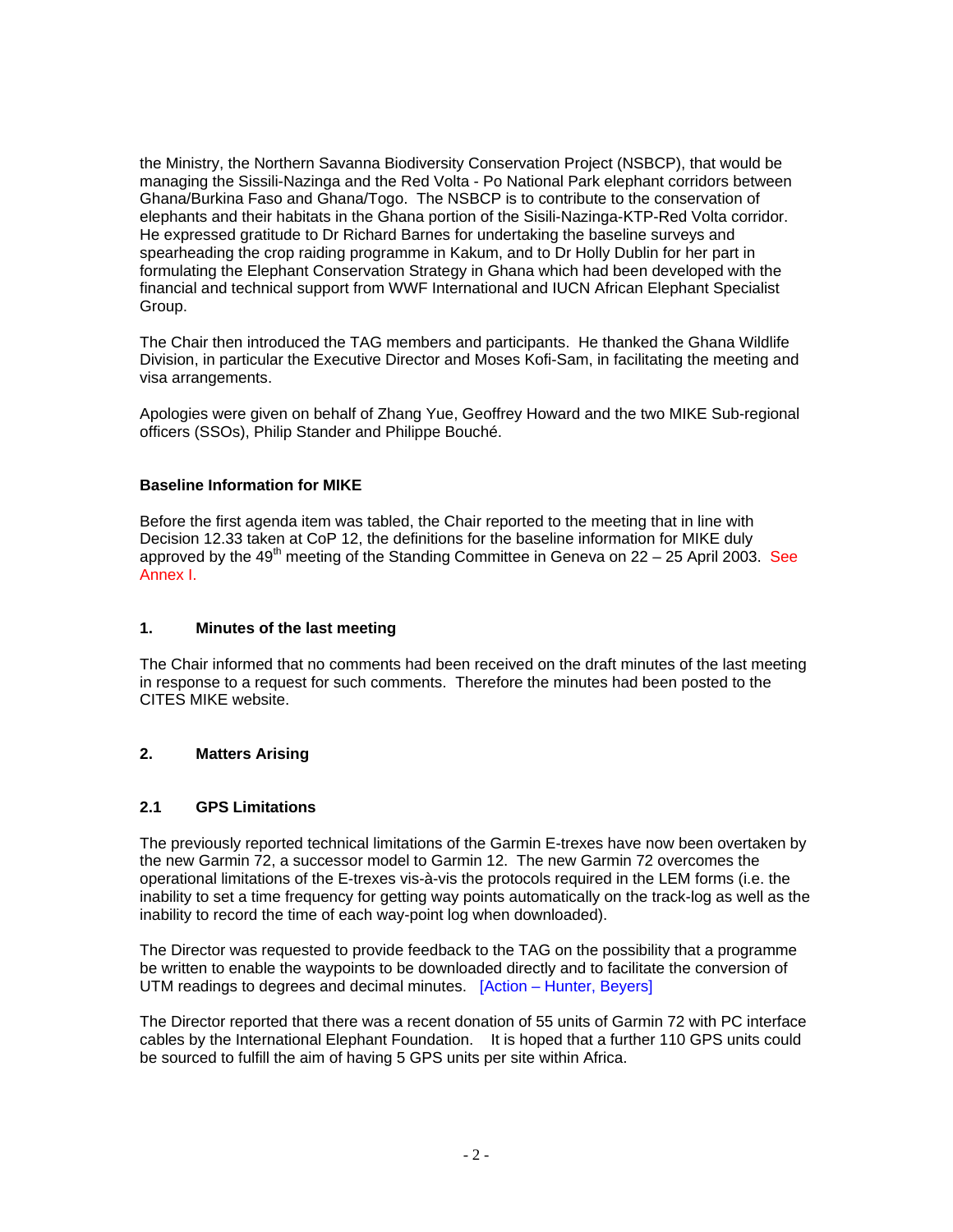## **2.2 Data availability**

The Director reported that data had been provided from three MIKE sites (Etosha, Kruger and Chobe) to the Data Support Team. However, the data proved to be insufficiently varied to enable a proper test-run analysis of data for two reasons; firstly, there were very few catch (illegal activity), and secondly, the spatial measurement of effort (i.e. maps of patrol routes) which is needed for "catch-effort" indices was not always available.

## **2.3 Analytical Strategy**

The Director apologized that this had not been concluded as intended, mainly due to the presence of other activities. However, a specific agenda item had been scheduled for this topic.

## **2.4 Survey Standards**

#### Aerial Survey Standards

The revised draft of the document titled "Aerial Survey Standards" by Dr Craig was tabled for review. The modifications to the standards were accepted by the TAG and the final draft is attached in Annex II.

It was agreed that the Aerial Survey Standards would be posted to the CITES MIKE website. A recommendation was made that the reference materials referred to in the standards be collated and made available at the CCU library.

### 2.4.2 Forest Survey Standards

The draft "Forest Survey Standards" by Dr Barnes was tabled. It was agreed that the deliberations on the draft document be deferred to the next TAG meeting in view of the subsequent decision by the TAG that a taskforce should meet in July/August to decide on technical issues regarding the use of transect dung count methods. (see section 7.3)

### **2.5 Survey Effort & Power**

Dr Barnes provided a submission on this topic in regards to forest population work as an annex to the draft "Forest Survey Standards". Subsequent TAG discussion centred on the determination of the relationship between effort and power. The value of having systematic repeats within a site and the value of having replication over several sites was emphasized.

It was therefore agreed that Dr Barnes would work with Dr Burn, Dr Sukumar and Dr Craig to prepare a draft statement clarifying the relationship of power, effort, covariance and time, that could be approved by the TAG at the next meeting. [Action – Barnes, Burn, Sukumar, Craig]

### 2.6 Aerial Distance Sampling technique

Dr Jachmann presented his evaluation on the use of distance sampling for aerial population surveys based on the available results and information from the aerial counts in the Madikwe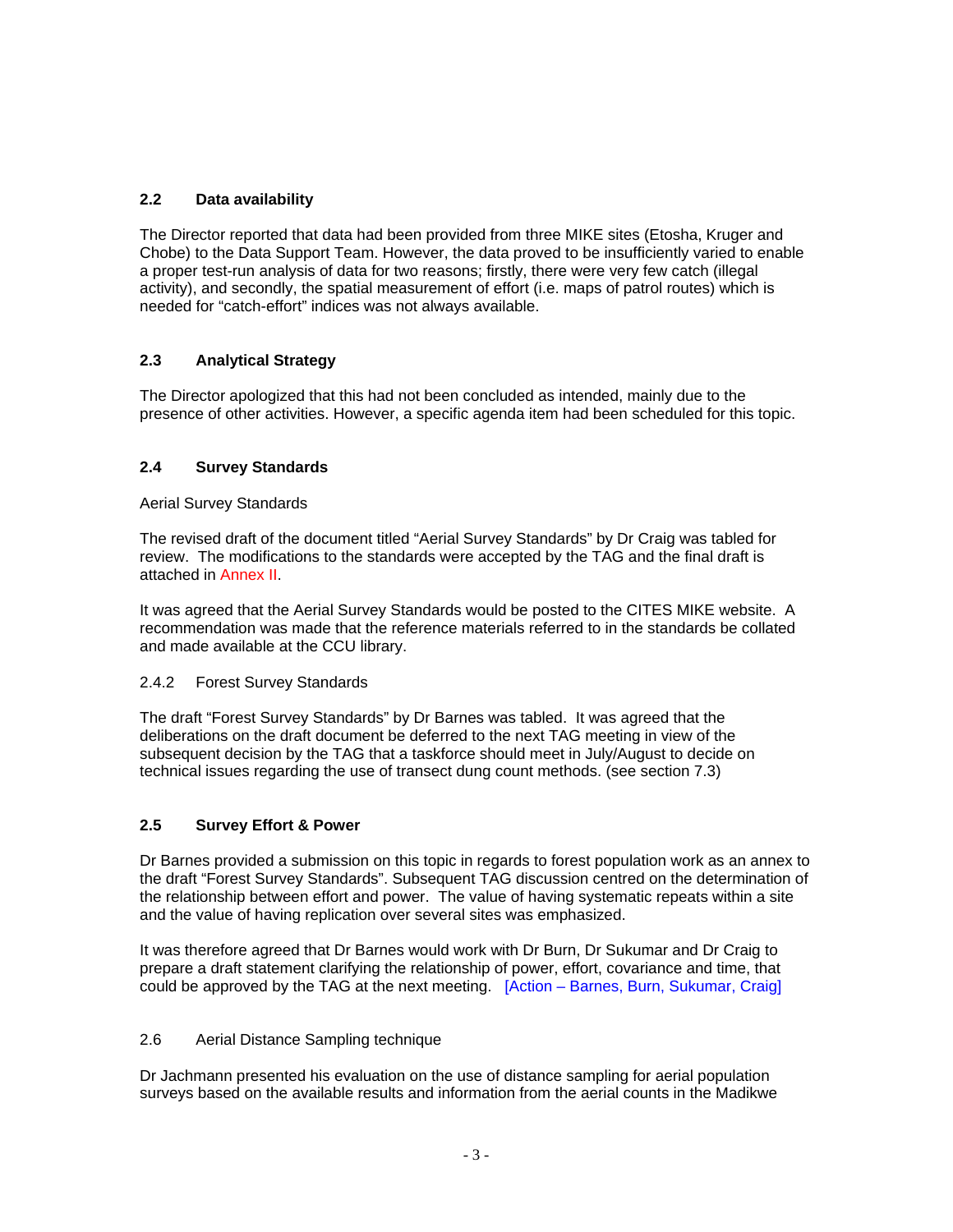Game Reserve (RSA), Kruger NP (RSA), Kafue NP (Zambia) and Botswana and based on his recent exchanges with Curtis Griffin. As a result it was recommended that aerial distance sampling technique should not be used for MIKE monitoring as the application of distance sampling using fixed-wing aircraft proved to give highly variable results, compared to that of standard strip counts. The principles of the distance sampling technique are valid, but its application from a platform that moves at great speed, under often turbulent conditions, lacking a proper view beneath the plane made its use very difficult. In the context of estimating elephant abundance therefore, distance sampling should be done with a slow flying aircraft such as a helicopter. However, the use of helicopter increases the cost by a factor of about 5 times compared to that of regular strip counts using fixed wing aircraft. The conclusion therefore was that aerial distance sampling is not a recommended technique for the MIKE monitoring system.

### 2.7 Cybertracker technology

The Chair reported that EC funding for the Cybertracking Monitoring Programme (project no. B7- 6200/02/0407/TF) has been approved. The project had referred to the MIKE programme as a beneficiary, however, it was not clear how exactly the project could help MIKE progress. It was recommended that the SSO for Central Africa should follow up with Jean-Marc Froment to indicate how MIKE might benefit from the development of cybertracker technology under this project. However the TAG was also of the view that MIKE should keep abreast of other similar evolving technologies" [Action : Luhunu]

There was a suggestion that GPS-linked camera could be a potential technology in carcass monitoring and the Director was requested to follow up on that lead.

The Director requested the members to keep him informed of any lead on new technology relevant to the MIKE process so that a follow up may be carried out.

## **3. Progress Report**

### **3.1 Africa Sub-regions**

The SSOs provided their brief reports on the progress being made in their respective sub-region, with particular reference to LEM and population work. Problems highlighted included the high turnover of MIKE range states staff; inconsistent inputting of data in using the MIKE forms; the difficulty of transferring data from sites; and the delay in submitting population survey reports.

The Director reported that the SSO for Southern Africa would be leaving the programme to return to the Ministry of Environment & Tourism, Namibia. Recruitment for his replacement is underway and the current SSO would continue to handle MIKE implementation until a handover is completed. In the absence of the SSO, it was agreed that a written progress report on the Southern Africa sub-region would be circulated to the TAG. [Action : Stander]

The concern was raised by the TAG that in terms of its monitoring aims, 'data reliability' and 'flow' would be tougher problems for MIKE than elephant survey work and middle- level management problems. It was recommended that the SSOs provide a site-by-site routine status report to the Director that would include the potential problems of data reliability and flow. Any constraints and bottlenecks would be followed up by the Director with the Steering Committee member of the range State in question. [Action : SSOs, Hunter]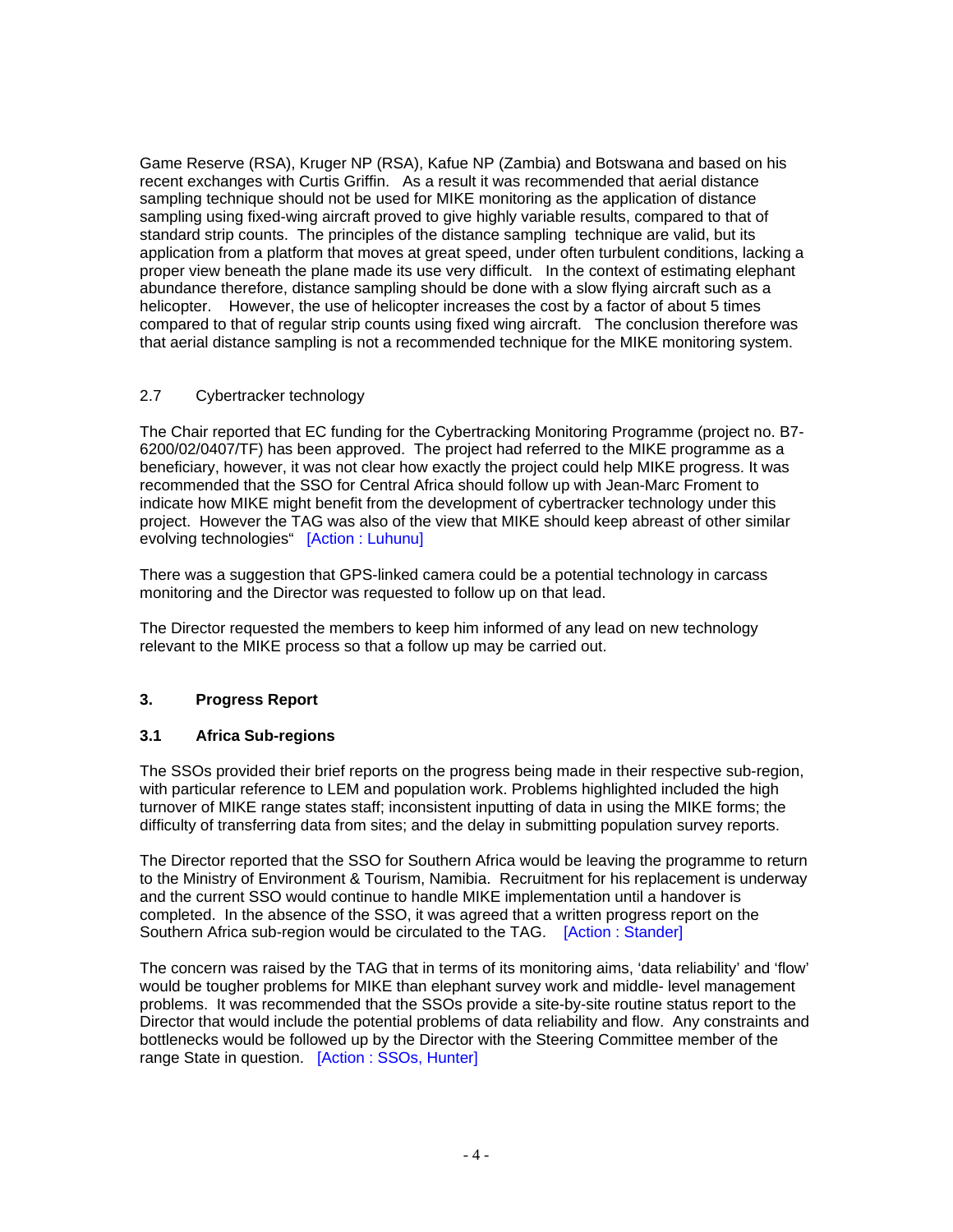However, the TAG was of course particularly interested in technical problems and issues. It was recommended that the SSOs should work closely with the TAG member of their sub-region to present a formal report to the TAG under this agenda item on any technical matter occurring within their sub-region. [Action – SSOs, Douglas-Hamilton, Tchamba, Kofi-Sam, Craig]

### **3.2 South Asia and Southeast Asia Sub-regions**

The Director reported on the status of MIKE implementation in Asia. Following the range states meeting in Nairobi on September 2002, the Director undertook a visit to the 13 range States within the two sub-regions. Subsequent to that visit, implementation meetings were held in Delhi and Bangkok in February and March 2003 whereby the range States agreed to the institutional arrangement for MIKE and made their nominations for their Steering Committee members, National and Site officers. The platform for implementating MIKE was agreed and the process of recruitment for the SSOs for both sub-regions is now underway. The equipment procurement and LEM training would take place once the funding is in place.

A technical meeting took place in Bangkok on 18 – 19 March 2003 to address the issues surrounding population survey methodologies for sites in Southeast Asia. A similar meeting has been convened in Bangalore in June 2003 to explore the appropriate methodologies as well as adaptation of the MIKE forms to the Asian context.

## **4. Data Analytical Strategy**

Dr Burn of the University of Reading, Statistical Services Centre, next gave an overview of the data analytical strategy for MIKE.

He noted that the objective of the data analytical strategy must derive from the objectives of the MIKE/ETIS programme. It needs to be an evolutionary strategy which allows feedback and adaptation to changing requirements as more data become available. Data flow is important in that raw data and not just summarized or aggregated data should be transmitted from sites up to the sub-regional and MIKE Central Coordinating Unit (CCU) levels for analysis. The data analysis needs are required at all MIKE levels, i.e. site, national, sub-regional and at regional (CCU) level. At the national level, it is recommended that the range states decide for themselves what they require in terms of analysis, in addition to what is expected of National officers in support of site and sub-regional levels. At the sub-regional level, analysis can be done in conjunction with regional (CCU) level.

Dr Burn suggested the types of analysis that could be achieved at site level: (i) data summaries for routine reporting (e.g. carcass counts, mortality statistics, illegal killing, population survey results, patrol effort summaries, maps, covariate summaries); (ii) simple ad hoc statistical analysis which enables site staff to get more out of their data, and (iii) the facility to select subsets from the MIKE database (queries). An issue on patrol data analysis was highlighted because of the lack of randomness in selecting patrol routes.

Most of the "in-house" analytical capability should be at the CCU level for the main reason that advanced methods (e.g. multilevel modelling, generalized linear models, etc.) would be required and the expertise would be both scarce and expensive. The Bayesian network modelling could be developed for the regional analysis and would particularly assist in the decision-making objectives of MIKE.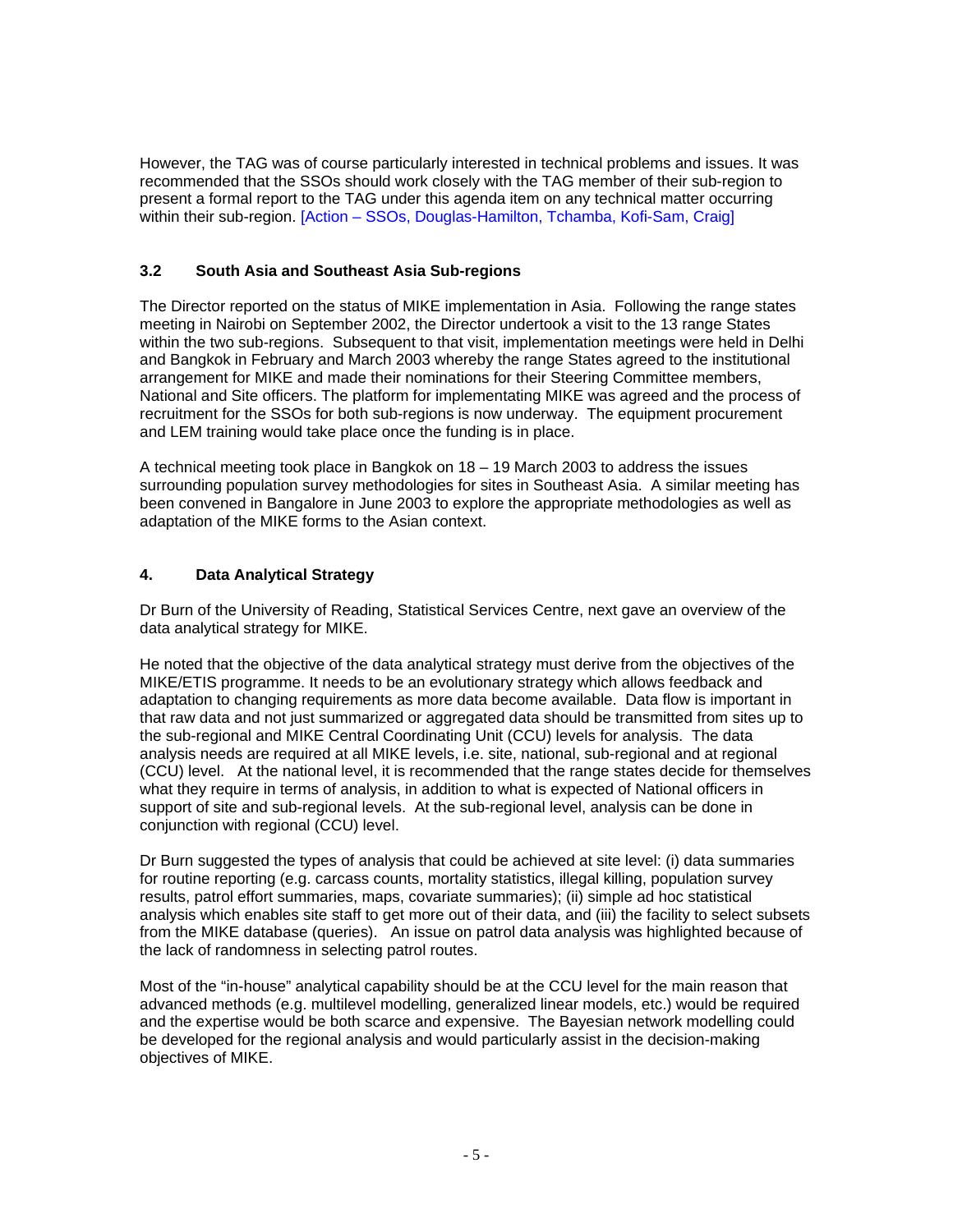Dr Burn then summarized the following tools for analysis at the various levels:

- 1. Site level analysis tools
	- Tabulations and graphs
	- Database queries
	- Regression, analysis of variance, comparison of groups
	- Trend estimation
	- Estimating abundance (transect surveys or aerial surveys)
	- Mark recapture analysis
- 2. Sub-regional/Regional (CCU) level analysis tools
	- Advanced regression methods for analysis of trends, survey data, investigating associations with covariates :
		- $\triangleright$  Generalized linear models
		- $\triangleright$  Smoothing and generalized additive models
		- $\triangleright$  Multilevel modelling
		- $\triangleright$  Bayesian network modelling

He then summarized the software that could be used to assist such analysis as follows :

- For simple analysis :
	- $\triangleright$  MS Excel (possibly with add-ins)
	- $\triangleright$  MS Access
- For abundance estimates:
	- $\triangleright$  DISTANCE program for line transect surveys
	- $\triangleright$  Program MARK for mark-recapture
- For statistical analysis :
	- $\triangleright$  Genstat or similar statistic package
	- $\triangleright$  Netica for Bayesian network modelling

In the context of software for analysis, Dr Burn raised the question whether there was a standard method of analysis for aerial surveys and if a standard software is available. The response was that a standard method (usually referred in Africa to as the Jolly II method) was used in aerial sample surveys but that there are various software presently used for applying this method and selection of software was very much an issue of individual preference. It was therefore agreed to put this question on hold for the time being.

Dr Burn went on to highlight the need for training on data management and statistical analysis appropriate to the various MIKE levels. The Director agreed to incorporate this into a training plan for consideration under the next funding phase. In this regard, it was noted that the responsibility for undertaking data management and analysis lies with the MIKE CCU. This does not contradict the need for specialist inputs and support from external sources.

As a contribution to the analytical strategy, the Director tabled some essential questions that MIKE needed to address and the data sets that were currently being collected. It was noted that getting the questions correctly formulated was the key to further developing the analytical process required by MIKE. It was then agreed that the Director and Rene Beyers would work on the site and national level questions, and that the Director and Dr Burn would work on the subregional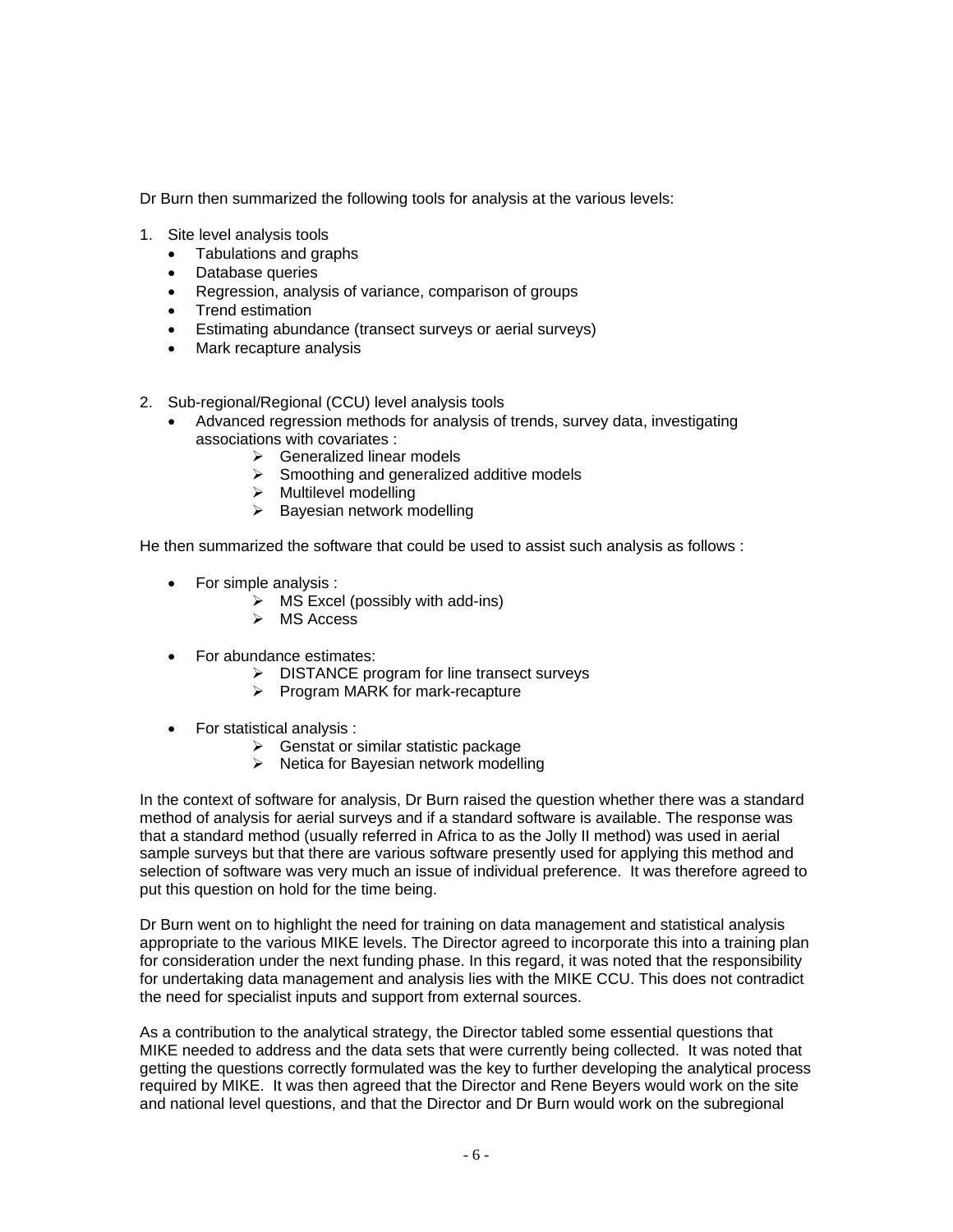and regional level questions. There would then be a need to identify the data sets relevant to those questions and to develop further analytical ideas that would address these questions. [Action : Beyers, Hunter, Burn]

### **5. Database Development**

Rene Beyers next presented the overall MIKE database design and the practical issues concerning the data management, transfers and backups.

At the site level, the MIKE database comprises a database developed in MS Access that would be used to collate LEM data, population survey data (transects), ground, aerial and other site characteristics (e.g. land-use changes, etc.). The version 1 of the site database is at the final stage of development and would be ready for testing and training at the sites in May/June 2003.

At the CCU level, it was recommended that the MIKE database be integrated to a SQL server linked to Arc GIS8.X (geodatabase) as the main data management system. This would allow for displaying of patrol data and patrol routes, carcass locations (patrol and non-patrol), measurement of patrol effort spatially and the spatial analysis of covariates to support spatial modelling of population survey and LEM data.

It was noted that at the initial stage of development of the MIKE database, there should not be an expectation created that MIKE would undertake full spatial modelling analyses for all sites. What is needed at this stage would be descriptive analyses of sites in Africa and Asia as agreed under the baseline definition. A complex spatial model that would require massive amount of spatial data should also be avoided for it would overburden the system.

### **6. Measuring of Effort**

### **6.1 Information network effort**

Dr Douglas-Hamilton was invited to give an overview of the work conducted by Save the Elephant in collaboration with the Kenya Wildlife Service to monitor elephant deaths using local knowledge in the Samburu/Laikipia MIKE site. This is an example of a site that lies mainly outside officially protected areas and where there is little patrolling by the wildlife authority.

In such conditions, Dr Douglas-Hamilton showed that patrols and aerial surveys had limited success as a means of first discovering carcasses. The results indicated that patrols discovered only 29% of the carcasses compared to 62% located from the information network. But he felt there were two essential ingredients that could affect the information network method. The first was a positive attitude of the government wildlife agency towards local people as this was essential to build a relationship of trust on which the flow of information would depend. Secondly it was important that the method did not use financial incentives.

However using the information network system raised the question of quantifying the effort involved so that correct trends could be deduced. Dr Douglas-Hamilton's current approach was to use the proxy measure of carcasses found versus cumulative verification days. However he also highlighted another important issue related to trend analysis. This was that interpreting the frequency of carcasses found against the year in which they died must take into account the visibility decay rate of carcasses. He therefore felt that the carcass forms should include more specifically a question estimating the year of death.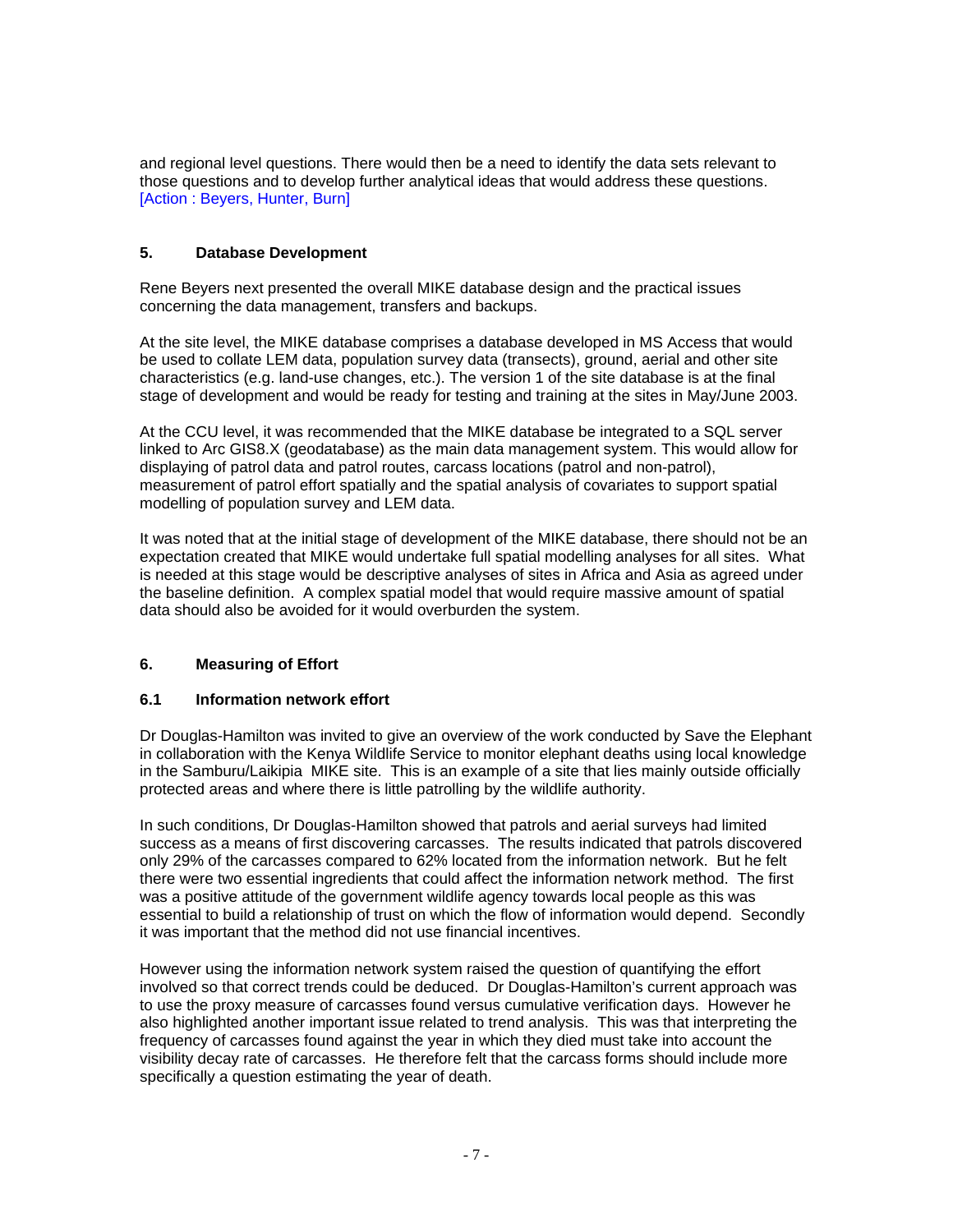The use of proxy measures of effort in a situation like Samburu/Laikipia was deliberated and it was agreed that the measure of effort should also be linked to "effectiveness" of effort. It was also recommended by the Director that, whilst no further specific ideas as to other possible proxy measures were immediately forthcoming, research on information network effort and in particular the determination of appropriate proxy measures should be encouraged to continue as a contribution to exploring and evolving ways of trying to measure effort for capturing information where routine patrols are not active.

It was suggested that the Director should explore other systems for measuring intelligence gathering effort and provide feedback to the TAG. It was further recommended that the Director and SSOs in Africa and Asia should undertake a review of the existing sites to ascertain which sites could be appropriate for this approach and whether anything has been done to measure effort in their circumstances. [Action : Hunter, SSOs]

In making his presentation, Dr Douglas Hamilton indicated that he had also given much thought to early warning indicators that might potentially signal illegal killing, some of them already covered by MIKE, e.g.

- An increase in the absolute number and ratio of carcasses found on successive aerial censuses
- A decrease in elephant numbers recorded in successive aerial censuses
- A decrease in the ratio of single animals as measured from aerial census (an example of this is Selous 1986)
- An increase in poached carcasses found on the ground by patrols or investigators
- An increase in the "poached" category compared to other measures of death.

Dr Douglas-Hamilton felt the following should also be considered:

- An absolute increase in intelligence reports of elephant poaching
- An influx of new elephants into "safe havens"
- A decrease in the proportion of large tuskers (particularly valid for sites like Kruger or Niassa)
- A change in the sex ratio of bulls to females (particularly relevant to Asia)
- A reduction in the proportion of big ivory from old bulls
	- seen on living elephants
	- recovered from tusk hauls
- A reduction in mean tusk weights
- An excess of deaths over births derived from registration studies.

Regrettably there was no time for discussion of these indicators and how they could be properly sampled. It was agreed to table them for future consideration.

### **6.2 LEM Patrol Effort**

R. Beyers presented his approach on the calculation of 'catch effort' indices using existing datasets and highlighted the problems in measuring 'effort'. He was concerned that different approaches gave different results. From this preliminary work, he was recommending the following way forward :

The 'patrol effort' can be measured spatially using GIS, plotting patrol routes on the map (from Patrol Forms) and overlaying a grid with fixed cell size (5x5 km). The distance covered by the patrol within a grid cell is then calculated to give a rough index of the effort spent by a patrol per grid cell. 'Catch' was calculated as the number of illegal activities of a certain category or type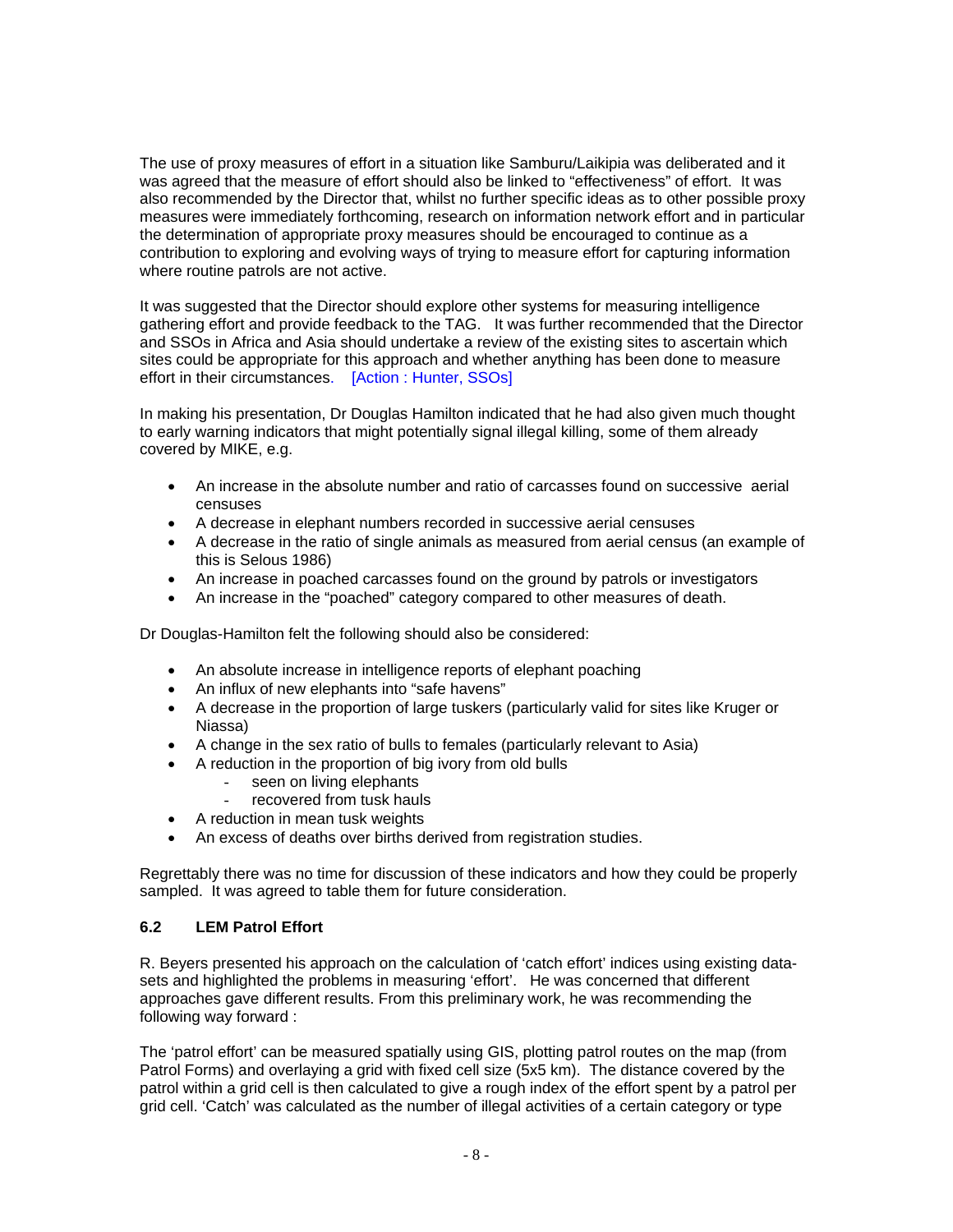(e.g. carcasses recorded, poachers encountered, poachers' camps observed etc.) recorded on patrol within a grid cell. The 'catch-effort' is then calculated from the 'catch' per grid cell divided by 'effort' per grid cell. The result is a map on which effort, catch and catch effort are displayed and color-coded for each grid cell. At this stage, the approach is descriptive and visual and could help managers to make decisions about patrol deployment in different areas within a site. The assumption made is that there is a relationship between the catch/effort index of a particular illegal activity and its real density in an area, however this relationship needs to be tested against real data.

Furthermore, patrol effort depends on a variety of possible covariates such as habitat, transport type, number of people in the team, etc. For example, patrol effort and the chance of observing illegal activities is higher in the open savannahs with good visibility than in closed forest situations with the restricted visibility. Mr Beyers proposed to further investigate these co-variates of effort and correct for these as much as possible. This is especially important if one is to compare effort between different areas and over time.

The TAG agreed that Hugo Jachmann and Rene Beyers should work together on progressing the measure of patrol effort in consultation with Dr Ken Burnham and Dr Bob Burn using real data and report to the TAG on their findings. [Action: Jachmann, Beyers]

Dr Douglas-Hamilton noted that this approach is promising not only in the context of ground patrols, but could be particularly applicable to aerial reconnaissance patrol in the savannah as a means to achieve direct measure of effort of aircraft route and "catch" in elephant encounters.

### **7. Population Survey Approaches for Southeast Asia**

Dr Dublin next reported on the technical meeting held in Bangkok on 17 – 18 March 2003 and stated that with regard to population survey approaches for Southeast Asia some interesting issues that were relevant to the TAG had been raised.

These issues related to circumstances that were thought to be of key importance to this particular sub-region. Firstly, some of the MIKE sites start with very little information in regard to elephant numbers, distribution and densities. Secondly, some of the sites with low numbers and/or low densities do not lend themselves to line transect dung survey methods. Thirdly, where line transect dung surveys are appropriate, there were key questions as to whether the approach adopted in West and Central Africa could be followed in Southeast Asia.

7.1 Sites with no or little information

 $\overline{a}$ 

In sites with no or little information, the Bangkok meeting had recommended the use of the Patch Occupancy approach for (i) determining an initial assessment of presence, absence and distribution, (ii) determining appropriate subsequent survey techniques and (iii) stratifying line transect dung counts in future.

The preliminary assessment provided by the TAG was that there needed to be a clearer distinction between reconnaissance surveys and patch occupancy approaches<sup>1</sup>. This was felt to

<sup>&</sup>lt;sup>1</sup> Patch (site) occupancy approach is usually viewed as a means of estimating the proportion of patches (sites) occupied by a species of interest. In essence, it is a form of mark-recapture method to monitor what proportion of patches are occupied. The method involves multiple visits to patches during the appropriate period and the patterns of detection and non-detection revealed over the multiple visits allow estimation of detection probabilities and an estimation of the proportion of patches occupied (Mackenzie et al. 2002). Its underlying mathematics are a case of mark-recapture in a defined sector to track an animal's existence.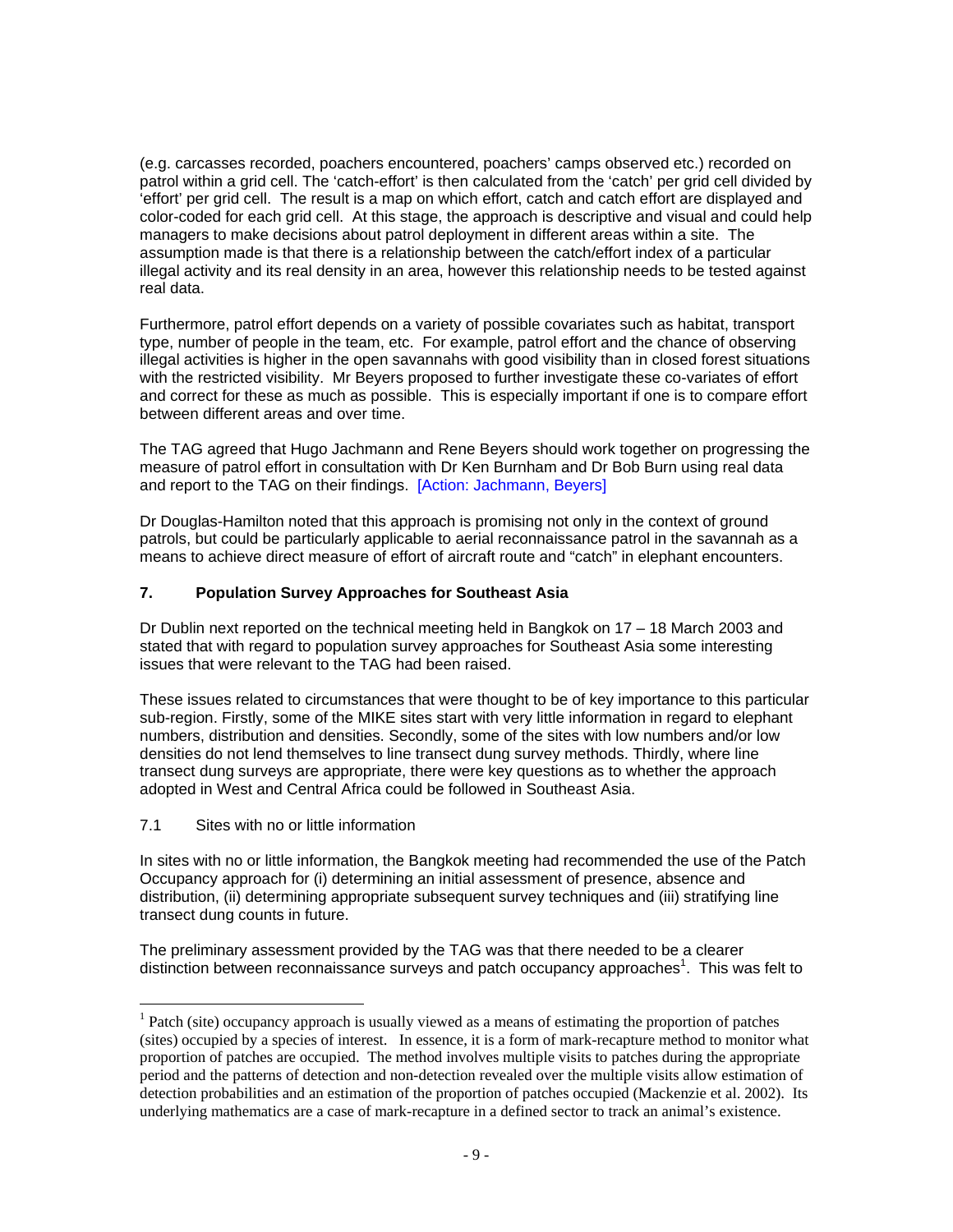be a key issue, because patch occupancy has inherent in it the following assumptions or conditions:

(1) well defended, meaningful patches,

(2) multiple (independent) visits to each patch in a time frame wherein occupancy does not change (i.e. no movement into or out of patches in the said time frame).

Neither of these conditions would seem to hold in sites with little or no information, thus making it difficult to know how the area would be partitioned into patches. To achieve this requires the same process of stratification required for any sort of ground sampling. The nature of the multiple visits would also need to be clear and satisfying the "no movement" aspect would seem unlikely unless the patches are big (which is not normally the case in patch occupancy).

It was suggested that a better sampling strategy for sites with little or no information would be a systematic reconnaissance survey (SRS) to be distinguished from an SRF, systematic reconnaissance flight survey, often used for elephants in savanna habitats. The purpose of the SRS is to cover as much ground as possible to find out the distribution of elephants in the site and use this as a basis for determining appropriate subsequent survey techniques (including patch occupancy) and determining stratification, where necessary. In this sense, SRS could be seen as a precursor to implementation of the patch occupancy model. SRS would require superimposing a grid on the area under consideration and then randomly or systematically selecting the blocks to be sampled. If funds do not allow a quick look at all plausible places then setting up strata and selecting which strata to look in should use best available knowledge/information/intuition. The exact design (i.e. grid cell size and number) would need to be decided on an individual site basis.

7.2 Sites with low numbers and/or low densities

In sites with low numbers and/or low densities, the Bangkok meeting had recommended serious consideration of mark-recapture methods to survey such sites, using dung DNA or camera trapping to establish the requisite individual identification or "markings".

In considering this suggestion, the TAG first agreed that some qualification would be helpful in regard to elephant numbers and site area for Southeast Asia. Thus, for the purposes of the discussion, it was agreed to consider the following as very rough guidelines, which will need further consideration:

small elephant numbers as being < 50 eles medium elephant numbers as being < 100 and > 50 large elephant numbers as being > 100 eles small site areas as between 100 – 250 sq. km. medium site areas as between 250 – ?1,000 sq. km. large site areas as between ?1,000 – 10,000 sq. km.

 $\overline{a}$ 

In this context, it was agreed that mark-recapture would be appropriate for small sites where elephants are in small numbers (i.e.  $<$  50 eles and  $<$  250 sq. km. scenario)<sup>2</sup>.

However, the TAG was concerned that mark-recapture methods could have high cost implications and that fecal DNA and camera trap methods were not yet readily available as

 $2$  During the process, it was also agreed that a systematic reconnaissance survey would be appropriate for large sites with small elephant numbers (i.e. <50 eles and > 250 sq.km. scenario), and line transect dung surveys for large sites with relatively large numbers of elephants (i.e.>100 eles and > 250 sq. km. scenario).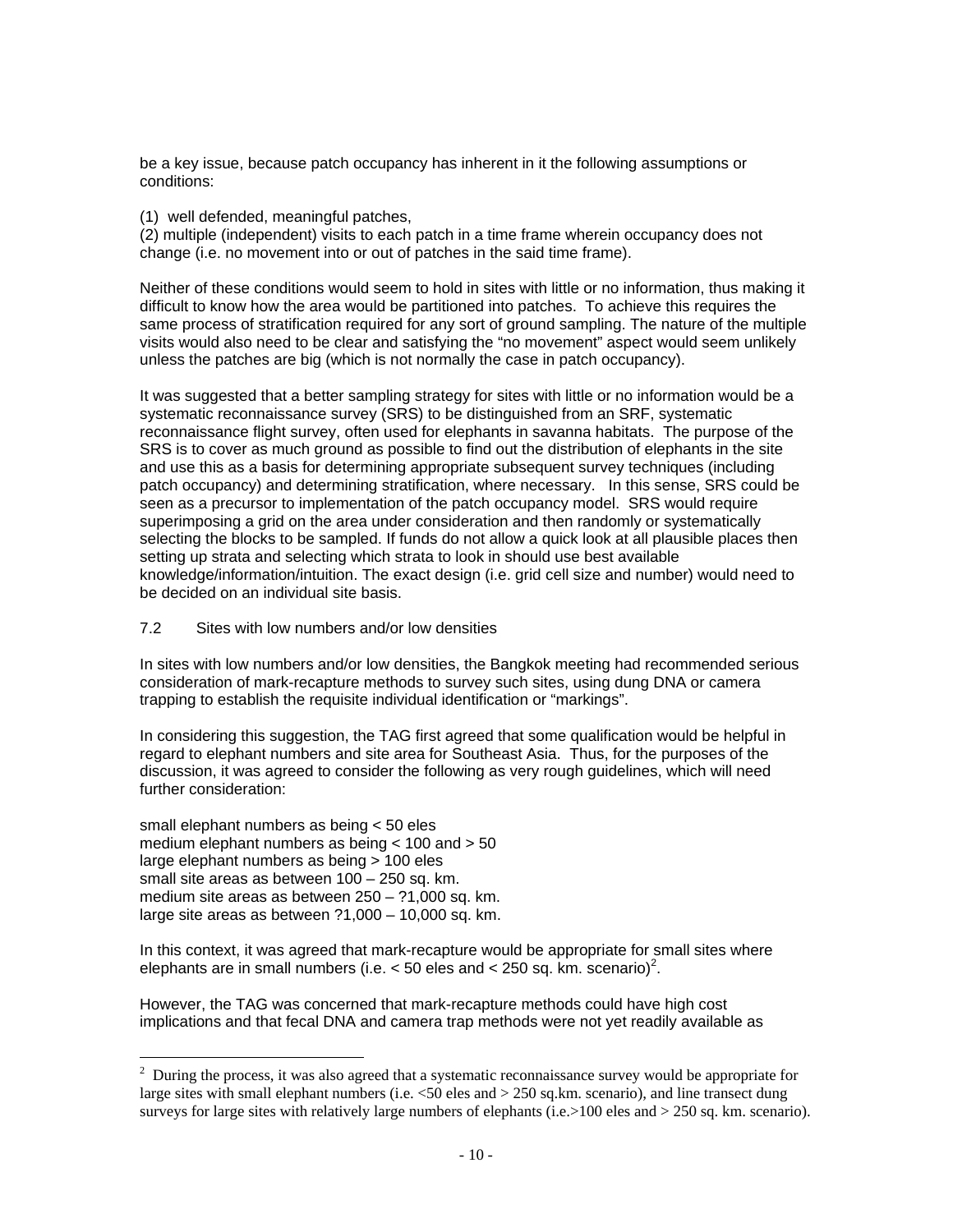proven methods for individual identification or "markings". It was recognized though that the fecal DNA approach could add value by assisting the determination of male/female ratios and thereby enabling the monitoring of highly threatened male tuskers.

Since further work was needed before such methods could be adopted as a standard for MIKE, the TAG wished to encourage further R & D. But it was agreed that it should not be an expectation that MIKE would be a ready source of funds for such work.

It was suggested that the Director would work on the Southeast Asian sites to classify these sites in relation to population levels and area sizes and graphically chart the relationship. Following verification where these sites fit on the chart, the design for population estimation surveys could then become clear. [Action: Hunter]

### 7.3 Line Transect/Dung-counts for surveying elephants in forest habitats

The Bangkok meeting had raised several technical issues regarding the use of transect dung count methods for surveying elephants in forest habitats. These issues are highlighted in section 4.6 of the Bangkok meeting minutes (available on the CITES MIKE website).

It was agreed that there was a need to have further consideration of these issues because different models and sampling techniques may be needed for different situations in Africa and Asia. Ultimately, matching standards will have to be developed for any sampling techniques used to conduct forest populations surveys in MIKE sites.

The TAG then agreed the Director should go ahead with his recommendation to have a taskforce to consider these issues and come up with a recommendation for the way forward. The taskforce should meet in Washington, D.C. in July/August and its work should be facilitated by Dr. Dublin.

It was further agreed that Dr Barnes's draft on "Forest Survey Standards" should be put on hold until the taskforce had met.

## **8. Central Africa Forest Population Surveys**

Steve Blake provided an update on the forest population survey work in Central Africa led by WCS and funded by WWF and MIKE. The training has been carried out to get these surveys underway in 5 sites and he has liaised with Dr Burnham over design issues. The current thinking was to have teams comprised of the best people from the 5 sites to then undertake the work on the remaining 2 sites in early 2004.

An important institutional issue was highlighted in that population survey capacity is poor in each department. The Director informed that he would take this up with wildlife directors on how to build this capacity on a sub-regional basis.

### **9. TAG Roles**

.

In introducing this agenda item, the Director raised three issues that he felt would benefit from some discussion. These issues were (1) clarification of the TAG roles, (2) improvement in TAG processes, and (3) interaction between SSOs and sub-regional members of the TAG (already covered in section 3.1)

9.1 Clarification of TAG roles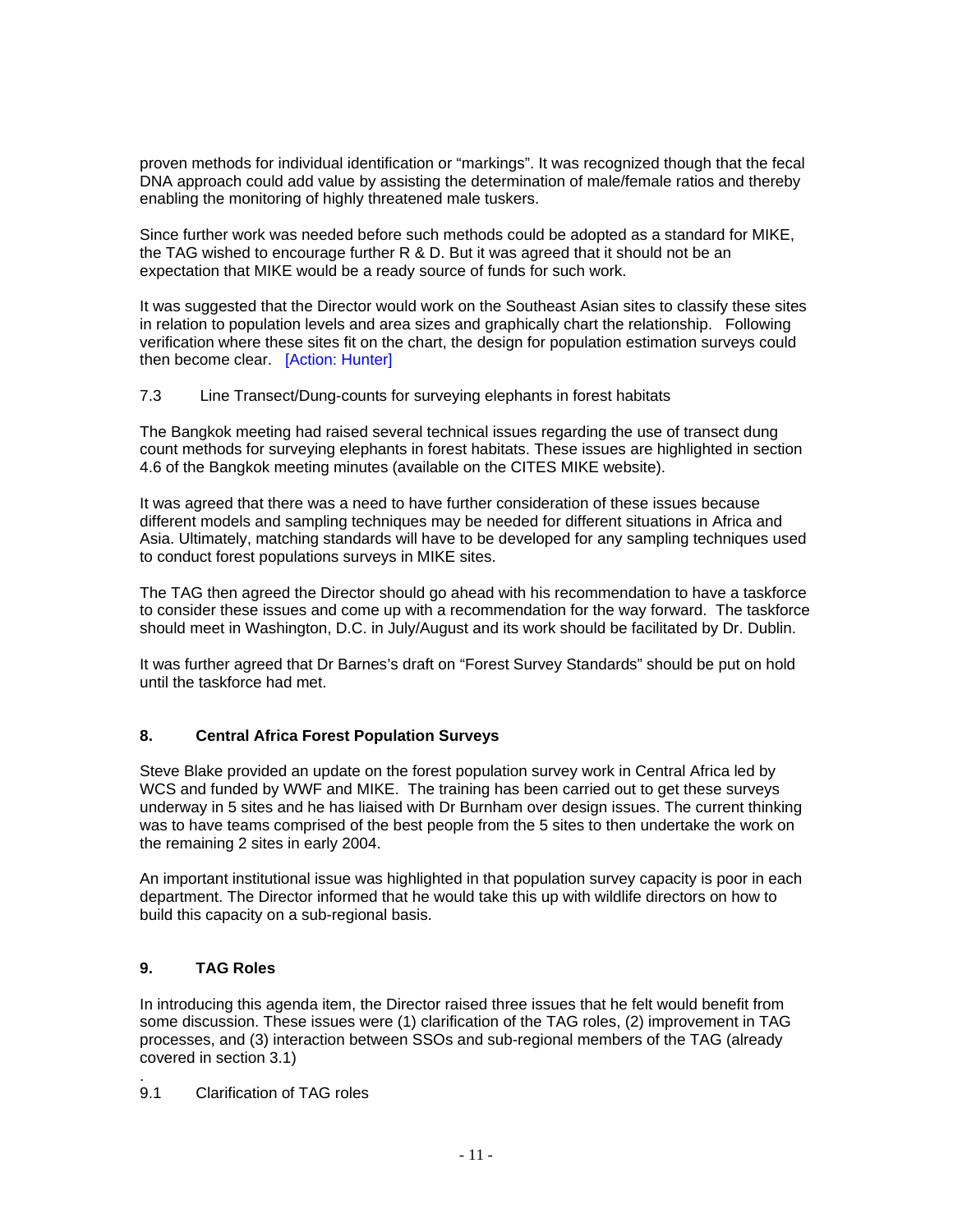It was felt that there was still some confusion over whether the TAG was a peer review group or a group that could be more active in providing technical inputs into MIKE processes.

A careful review of the TAG's ToRs suggest that the intention was to engage TAG collectively and individually on providing inputs, which can and should include technical review as part of good professional practice. However there would be situations when the TAG could not be regarded as "independent" because they would be reviewing their own inputs, and it was important to recognize this.

It was further agreed that under this clarification, it would be important to have on occasion an independent peer review undertaken, particularly in regard to analytical reports that will have been reviewed by the TAG before such reports are submitted by the CCU to the Conference of the Parties.

With the above in mind, it was confirmed that TAG members could and should be used to provide inputs which further MIKE science and technical approaches. Where this involved the delivery of specific outputs, then it would be reasonable to pay for such work, where the TAG member is not covered by a salary.

It was important to also understand that TAG members would therefore take responsibility for the work and inputs provided by the Group both individually and collectively. It was agreed that such responsibility did not interfere with freely expressing differences of opinion within the TAG context but that outside the TAG arena, such differences of opinion would not be used to criticise other members or to discredit the MIKE programme, but instead would be used to find a constructive way forward.

In discussing the access to data for the purpose of the TAG review process, it was clarified that analytical reports undertaken by the Data Coordinator at the CCU will be put to the TAG for their input and review. However where TAG members were assisting with technical/analytical commissioned work based on the use of raw data, it was agreed that the TAG members involved would abide by the MIKE data access and handling policy that has been approved by the range States.

#### 9.2 Improvement on TAG processes

The Director readily acknowledged that there was a need to have better interaction between meetings. There was an urgent need to get on with the recruitment of the CCU Data Coordinator, who could then take on responsibility for facilitating the interaction.

Other improvements would include the involvement of the TAG members in evolving solutions to problems; putting questions needing technical inputs to the TAG as and when they arise; providing the agenda and documentations at least a month in advance of meetings.

#### **10. Any other Business**

The Director reported that at the CoP 12, it had been decided that ETIS must have a TAG. At the SC49 (CITES Standing Committee), the MIKE Subgroup had been renamed as the MIKE/ETIS Subgroup.

The terms of appointment of the TAG member for a period of 2 years was raised as an issue that required attention. The Director agreed to consult with each TAG member on their re-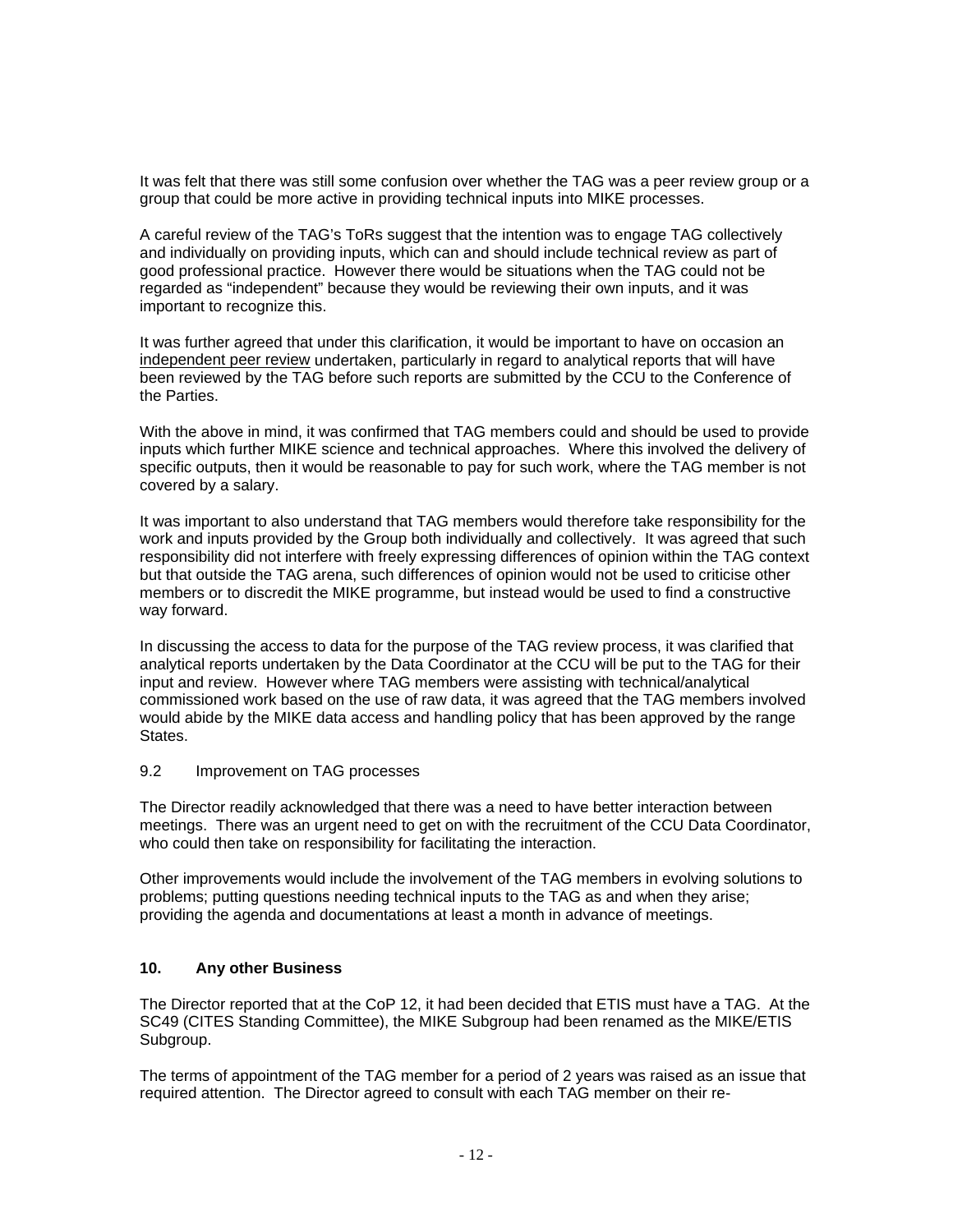appointment. The Director will recommend to the Sub-group that the MIKE TAG be expanded by 2 technical experts with specific Asian experience.

#### **11. Next Meeting**

It was proposed that the timing and venue of the next regular TAG Meeting be scheduled in December 2003. Details of the venue would be followed up with the TAG members.

The Chair concluded the meeting by thanking members of the TAG, MIKE staff and the Resource Specialists for their input to this TAG Meeting.

### **ABBREVIATIONS**

| CCU         | <b>Central Coordinating Unit</b>   |
|-------------|------------------------------------|
| CoP         | Conference of the Parties of CITES |
| EC.         | <b>European Community</b>          |
| <b>ETIS</b> | Elephant Trade Information System  |
| LEM         | Law enforcement monitoring         |
| SSO(s)      | Sub-regional Support Officer(s)    |
| <b>SRS</b>  | Systematic reconnaissance survey   |
| <b>TAG</b>  | <b>Technical Advisory Group</b>    |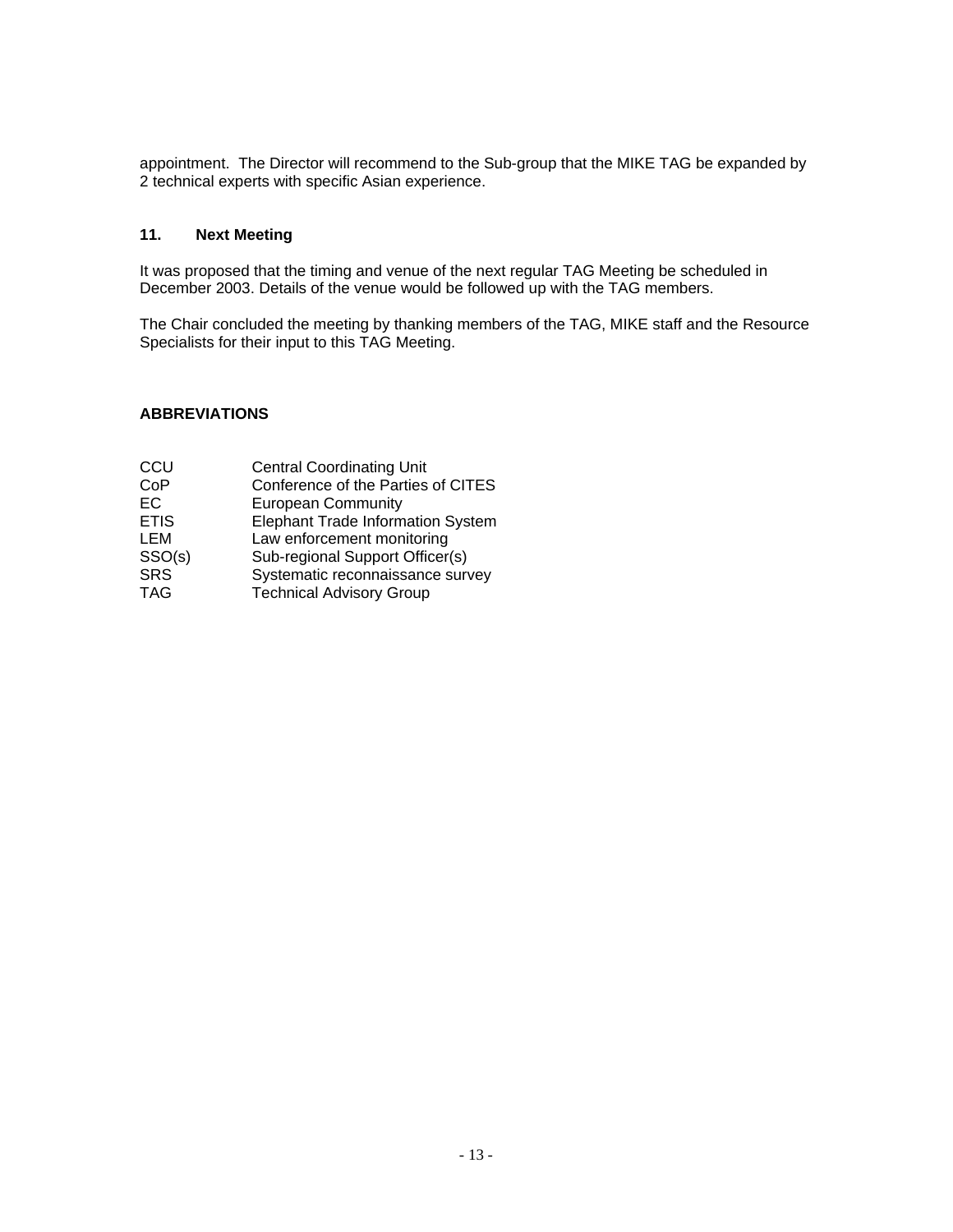| <b>Action Plan</b>                                             |  |  |  |  |
|----------------------------------------------------------------|--|--|--|--|
| (on issues relating to TAG meeting, Accra, 28 - 29 April 2003) |  |  |  |  |

| <b>Action Points</b>                       |                                                                                                                                                                                                                    | <b>Action By</b>                |  |
|--------------------------------------------|--------------------------------------------------------------------------------------------------------------------------------------------------------------------------------------------------------------------|---------------------------------|--|
|                                            | 2.0 Matters Arising                                                                                                                                                                                                |                                 |  |
| 2.1                                        | <b>GPS Limitations</b><br>Explore the possibility of written programme to enable<br>the waypoints to be downloaded directly and to facilitate<br>the conversion of UTM readings to degrees and decimal<br>minutes. | MIKE Director,<br><b>Beyers</b> |  |
| 2.5                                        | Survey Effort & Power<br>Prepare a draft statement clarifying the relationship of<br>power, effort, covariance and time.                                                                                           | Barnes, Burn,<br>Sukumar, Craig |  |
| 2.7                                        | Cybertracker technology<br>Link up with Jean-Marc Froment on the developments in<br>cybertracker.                                                                                                                  | Luhunu (SSO)                    |  |
|                                            | 3.0 Progress Report                                                                                                                                                                                                |                                 |  |
| 3.1                                        | Africa Sub-regions<br>Circulate written progress report on Southern Africa sub-<br>region.                                                                                                                         | Stander (SSO)                   |  |
| 3.2                                        | Institute site-by-site routine status report to Director that<br>include potential problems of data reliability and flow.                                                                                          | <b>SSOs</b>                     |  |
| 3.3                                        | Institute formal report to improve the coordination<br>between the SSOs and TAG member on technical<br>issues arising in their sub-region.                                                                         | <b>SSOs</b>                     |  |
| 4.0                                        | <b>Data Analytical Strategy</b>                                                                                                                                                                                    |                                 |  |
| 4.1                                        | Identification of data-sets and list of questions to develop<br>further analytical ideas at site, sub-regional and regional<br>levels.                                                                             | MIKE Director, Burn, Beyers     |  |
| <b>Measuring of Effort</b><br>6.0          |                                                                                                                                                                                                                    |                                 |  |
| 6.2                                        | <b>LEM Patrol Effort</b><br>Develop further on methods of measuring LEM patrol<br>effort using real data from sites.                                                                                               | Jachmann, Beyers                |  |
| <b>Population Survey Approaches</b><br>7.0 |                                                                                                                                                                                                                    |                                 |  |
| 7.1                                        | Southeast Asia sites<br>Classify the SEA sites in relation to population levels and<br>areas to determine the design of appropriate population<br>survey approaches.                                               | <b>MIKE Director</b>            |  |
| 7.2                                        | Line Transect Dung Count survey<br>Constitute the taskforce to consider the technical issues<br>surrounding dung count methodology in Washington in<br>July/Aug.                                                   | <b>MIKE Director</b>            |  |
| 9.                                         | <b>TAG Roles</b>                                                                                                                                                                                                   |                                 |  |
| 9.2                                        | Recruitment of Data Coordiinator to facilitate interaction<br>of TAG members between meetings.                                                                                                                     | <b>MIKE Director</b>            |  |
| Any other business<br>10.                  |                                                                                                                                                                                                                    |                                 |  |
| 10.1                                       | Reappointment of TAG members.                                                                                                                                                                                      | <b>MIKE Director</b>            |  |
| 10.2                                       | Expansion of MIKE TAG by 2 technical experts with<br>specific Asian experience.                                                                                                                                    | <b>MIKE Director</b>            |  |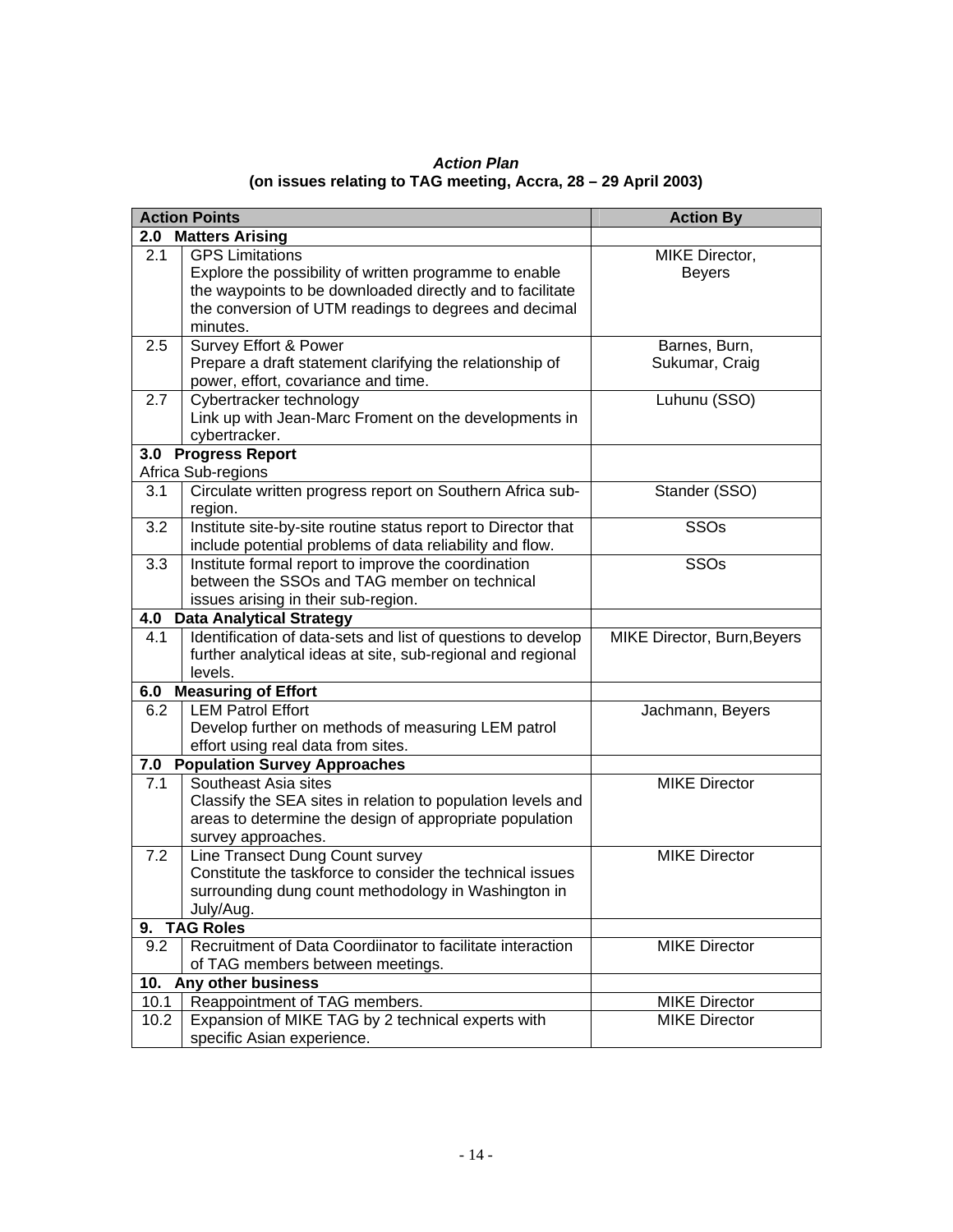SC49 Doc. 11.2 (Rev. 1)

# CONVENTION ON INTERNATIONAL TRADE IN ENDANGERED SPECIES OF WILD FAUNA AND FLORA

 $\_$ 

# Forty-ninth meeting of the Standing Committee Geneva (Switzerland), 22-25 April 2003

# Interpretation and implementation of the Convention

# **Elephants**

# BASELINE INFORMATION FOR MIKE

- 1. This document has been prepared by the MIKE Central Coordinating Unit (CCU) and IUCN.
- 2. At its 12th meeting (Santiago, 2002), the Conference of the Parties adopted the following Decision:
	- *12.33 By its 49th meeting, the Standing Committee, in consultation with the MIKE Central Coordinating Unit and IUCN should define the geographical scope and the nature of the data that constitute the baseline information from MIKE that must be provided before any exports can be approved.*
- 3. The following definitions are recommended to the Standing Committee<sup>1</sup>:

## Geographical scope

- a) For Africa, the geographical scope will cover the scenario 3 option of 45 sites as agreed by the Parties [see document SC41 Doc. 6.3 Annex 1, presented at the 41st meeting of the Standing Committee (Geneva, February 1999)]. In the circumstances that MIKE data can not be collected at some sites in countries such as Côte d'Ivoire or the eastern part of the Democratic Republic of the Congo, owing to civil strife, the situation will be inferred from ETIS data and other expert sources.
- b) For Asia, the geographical scope will meet the original scenario 3 criteria as agreed by the Parties (see document SC41 Doc. 6.3 Annex 1). Recent discussions with the Asia range States have opened the prospect for improving the sample of the MIKE sites for Asia in a sub-regional context, whilst guaranteeing at least the precision required under scenario 3.

## Nature of the data

 $\overline{a}$ 

For each reporting site, the following information would be presented:

a) at least one population survey<sup>2</sup>;

<sup>&</sup>lt;sup>1</sup> The recommendation were adopted by SC with the addition of footnote  $2$ .